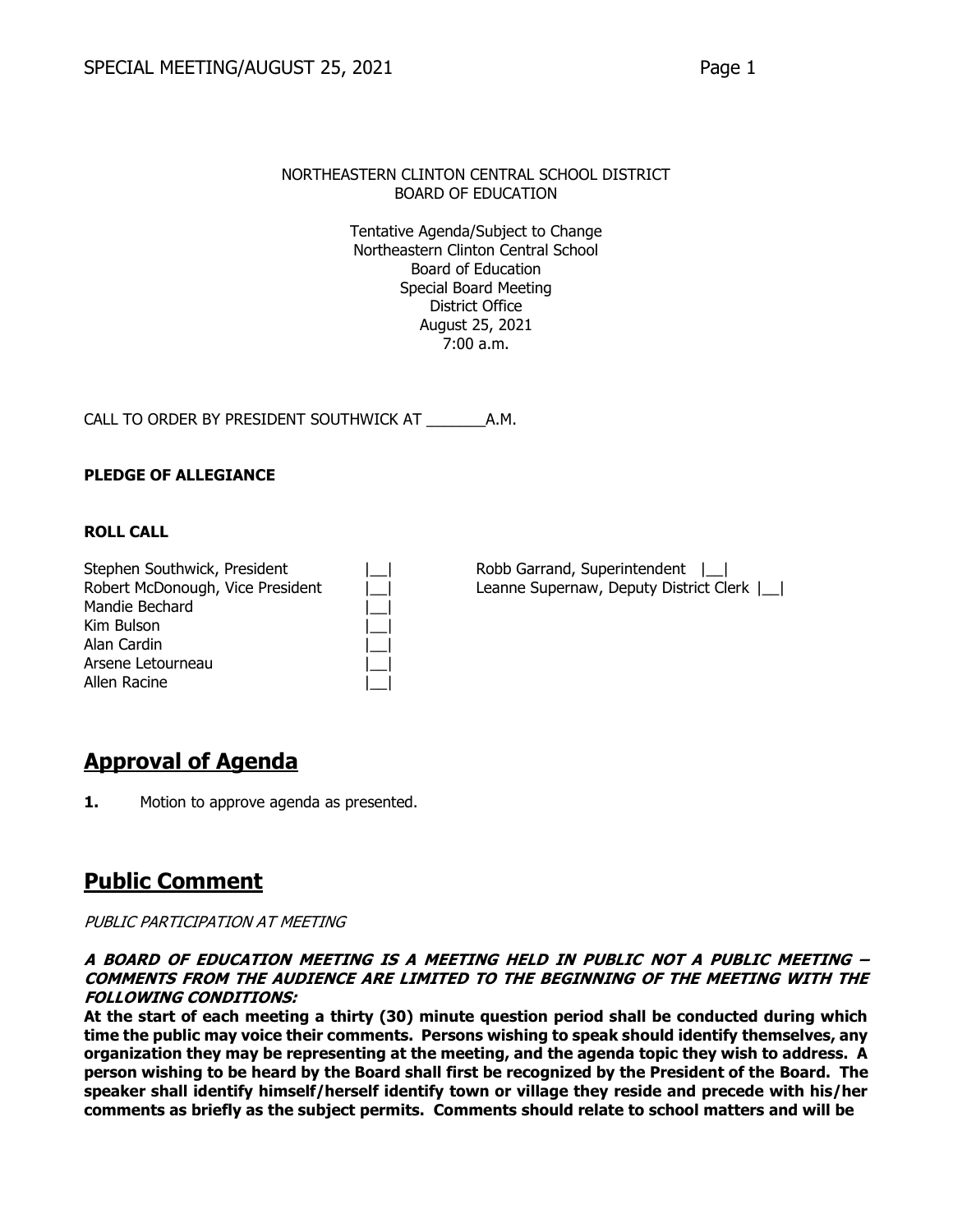**limited to five (5) minutes per speaker. The President is responsible for the orderly conduct of the meeting and shall rule on such matters as the time to be allowed for public discussion, the appropriateness of the subject being presented, and the suitability of the time for such presentation. The Board, as a whole, shall have the final decision in determining the appropriateness of all such rulings. Questions or concerns relating to employees of the District will not be permitted. Such questions should be referred to the Superintendent of Schools at another time.**

## **Approval of Minutes**

Motion to approve minutes from the following meeting: August 11, 2021

## **Action**

- **1. Recommend** approval to increase Daniel Gallagher, Rouses Point Art Teacher, from 80% to 100% (Salary from \$74,800 to \$93,500), effective September 1, 2021. The 20% portion of salary will be funded by the American Rescue Plan Grant.
- **2. Recommend** approval of **letter(s) of resignation** for the following:

| <b>Name</b>         | <b>Position</b>                   | <b>Effective Date</b> |
|---------------------|-----------------------------------|-----------------------|
| Stacey Guerin       | <b>Bus Driver</b>                 | 8/16/21               |
| <b>Ashley Terry</b> | <b>Physical Education Teacher</b> | 8/16/21               |

- **3. Recommend** the **temporary appointment** of **Laurette Garrand** as Special Education Teacher, effective September 1, 2021 through August 31, 2022 and that she be placed on Step 4 Column 3 of the 2021-2022 salary schedule, with a salary of \$56,289. Ms. Garrand holds a NYS certificate in the Certification/Tenure Area of Childhood Education 1-6. (\_\_\_\_\_\_\_\_\_\_\_\_\_\_ School)
- **4. Recommend** approval of the following Resolution:

**RESOLVED,** that the Board of Education approves the tax warrant for the 2021-2022 fiscal year dated September 1, 2021 through October 31, 2022, in the amount of \$9,975,519.56.

**5. Recommend** approval of the following **instructional substitute(s)** on the date indicated:

| <b>Name</b> | `vpe                                | <b>Effective Date</b> |
|-------------|-------------------------------------|-----------------------|
| Hoch<br>∟ee | Uncertified<br>Instructional<br>- 1 | u                     |

**6. Recommend** approval of the following **non-instructional substitute(s)** on the date indicated:

| <b>Name</b>   | <b>vpe</b>        | <b>Effective Date</b> |
|---------------|-------------------|-----------------------|
| ∟ee '<br>Hoch | Non-Instructional | --                    |